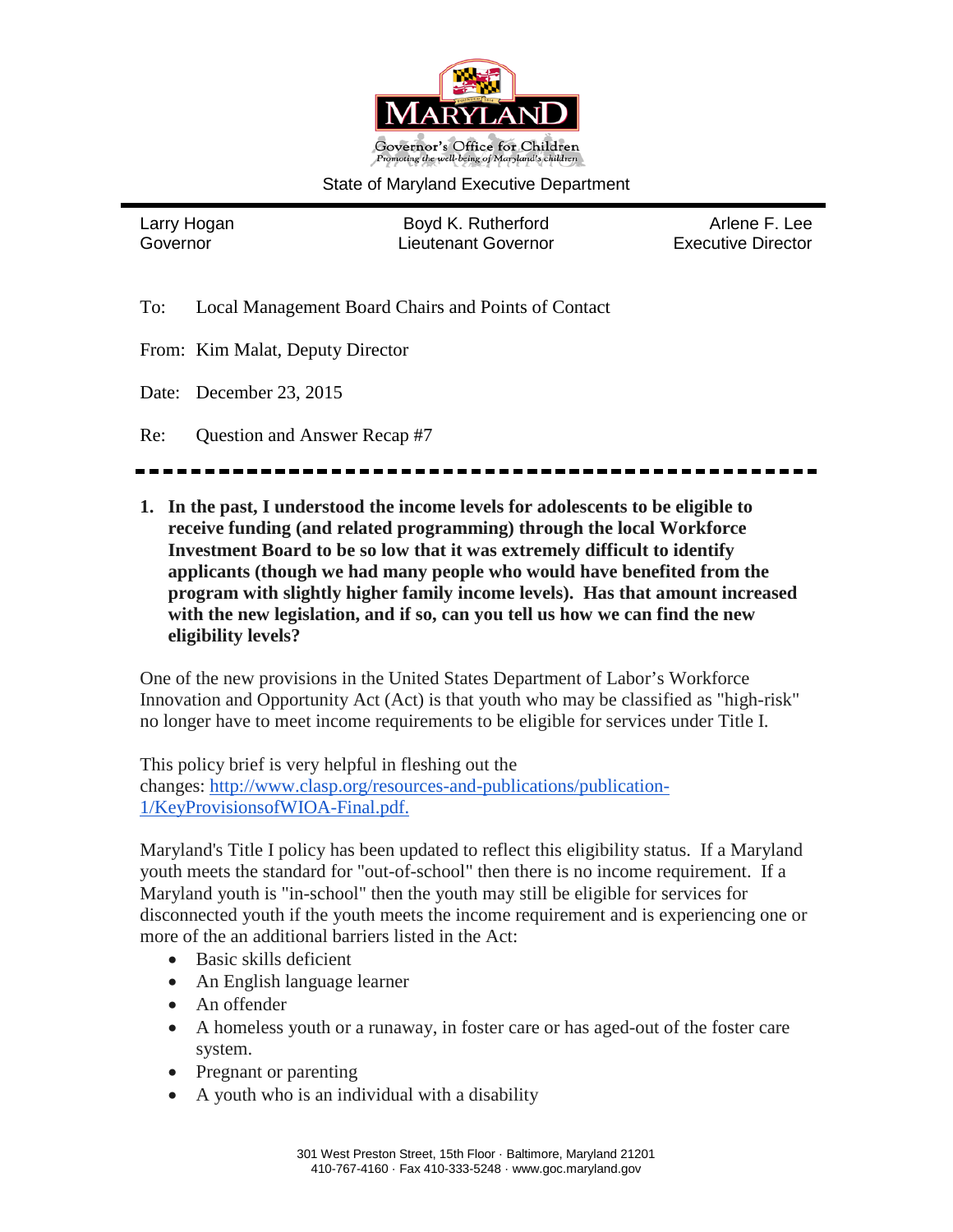• An individual who requires additional assistance to complete an educational program or to secure or hold employment. (See <http://www.dllr.state.md.us/employment/mpi/mpi4-15.pdf> )

Additionally, Maryland's policy permits some "in-school" youth to receive services, even if they do not meet the income requirement. See Page 7 of the Department of Labor, Licensing and Regulation document for a complete list of criteria for eligibility. Up to 5% of all youth served by the local Workforce Investment Board, plus eligible youth with disabilities, may be served even if they do not meet the income requirement.

For more information regarding information on youth employment and training, you may contact: Carolynnette Scott at the Department of Labor, Licensing and Regulation at [carolynnette.scott@maryland.gov.](mailto:carolynnette.scott@maryland.gov)

## **2. For the family support center model/two-generation approach, is the day care component eligible for Children's Cabinet funding? What specific services can be funded in this model?**

Once again, we apologize but we are unable to specifically identify programs that will or will not be eligible for funding. Beginning with the Notice of Funding Availability in January, 2016 Local Management Boards will be required to present the process by which they determined and prioritized the programs or strategies proposed. The process for base funding and new funding will require the Board to demonstrate that all proposed programs address a critical need, fill a gap in services, have been prioritized by the community and the Board, and, for existing programs, have quantifiable outcomes.

For FY17 and FY18, there is no restriction on the types of programs or services funded by the base allocation. Boards may choose to fund prevention, intervention or treatment programs for any age along the developmental continuum, for families and for parents. This may include child care assistance, afterschool programs, home visiting programs, substance abuse treatment and all other programs that address a critical need and gap in services identified by the community and the Board.

For FY17 and FY18, new funding will be limited to programs and services that support Governor Hogan's goals.

Also in FY17 and FY18 the Children's Cabinet is providing tools and assistance for the Boards to diversify funding sources for programs that do not address Governor Hogan's goals. This provides two full fiscal years to transition programs to new funding sources, with the goal of directing the Children's Cabinet funding to Governor Hogan's goals in FY19.

Also, please see Recap #6, Questions #5 and #6.

# **3. Can we just use the base funding to continue funding our current programs during the transition years?**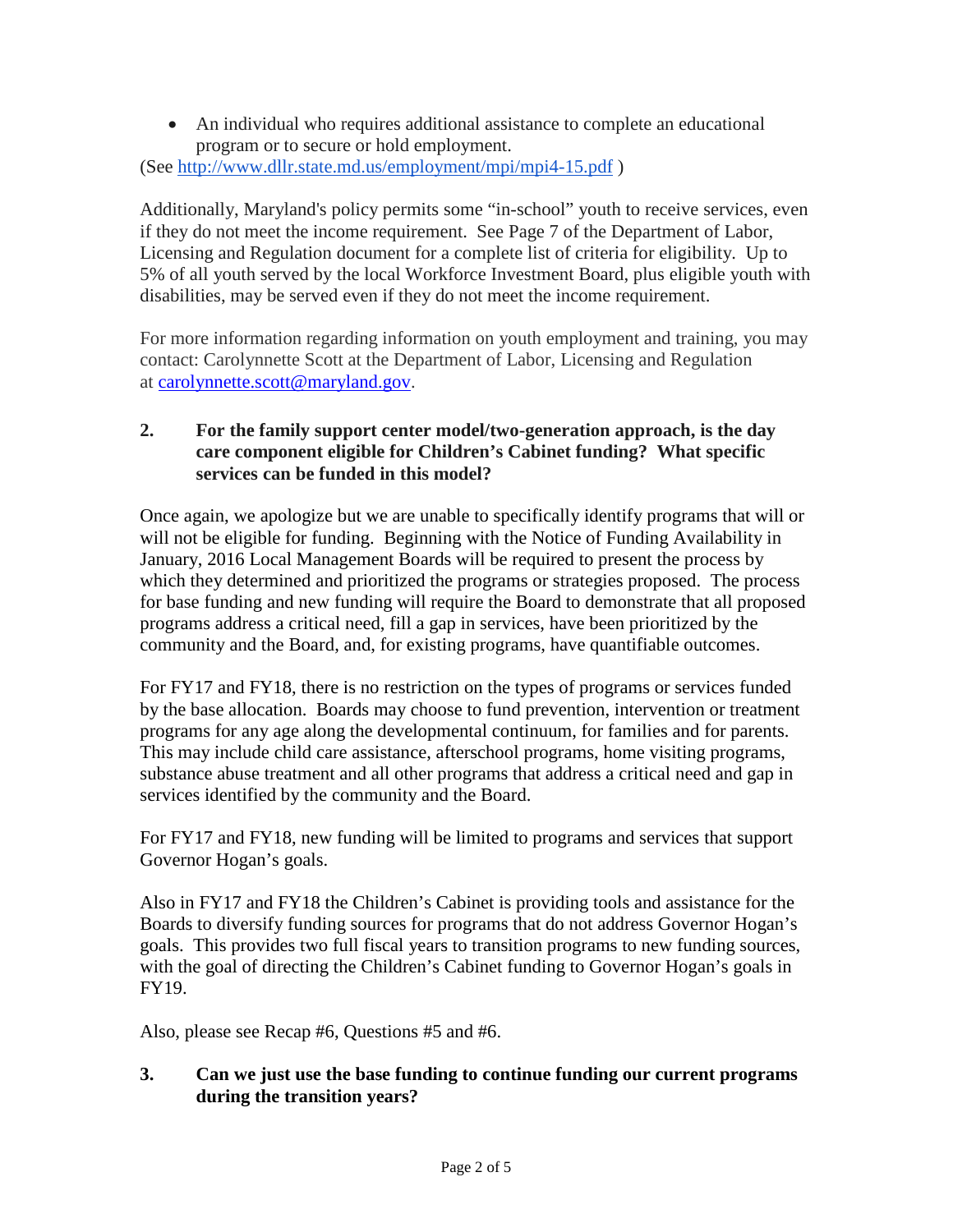Yes, Boards can propose current programs for funding under the base allocation but only if the proposal in response to the Notice of Funding Availability demonstrates through the community planning process that all programs:

- A. address a critical need;
- B. fill a gap in services;
- C. have been prioritized by the community and the Board; and,
- D. have demonstrated quantifiable outcomes that address the critical need.

### **4. Can LMBs purchase an additional Results Scorecard™ license?**

Yes, Boards may purchase additional Results Scorecard™ licenses. Please contact Karen Finn at The Results Leadership Group, LLC for additional information.

## **5. Is the Single Point of Access money included in the base funding?**

Yes, it is. Single Point of Access and Navigation are components of the Local Access Mechanism. Funds for the Local Access Mechanism were previously restricted as required match for federal grants that expired on 9/30/15. Because the federal grants have ended, funds are no longer restricted for Local Access Mechanism activities effective in FY16, andbut are part of the total program dollars that will be identified for level funding for FY17.

#### **6. Is it correct that prevention will no longer be funded but early intervention will?**

No, that is not correct. Please see Question #2.

#### **7. Will LMBs be able to apply for additional planning money to address the Governor Hogan's Goals?**

Yes, the Boards may propose to use funding for planning activities in FY17. This will be addressed in more detail in the Notice of Funding Availability to be issued in January 2016.

#### **8. Can the community plan include data and plans from community and agency partners or does it have to be an entirely new or independent process?**

The planning that is required for the FY17 Notice of Funding Availability does not have to be an entirely new or independent process. If the Board recently completed a needs assessment and/or strategic planning process, that information can be used to inform the community planning along with data, plans and needs assessments from local stakeholders. The planning process should not be duplicative, but instead, be constructed to result in a robust understanding of the needs, gaps and priorities in the jurisdiction.

## **9. Do we need to have a single document as the community plan or can it be the compilation of information that went into the planning process?**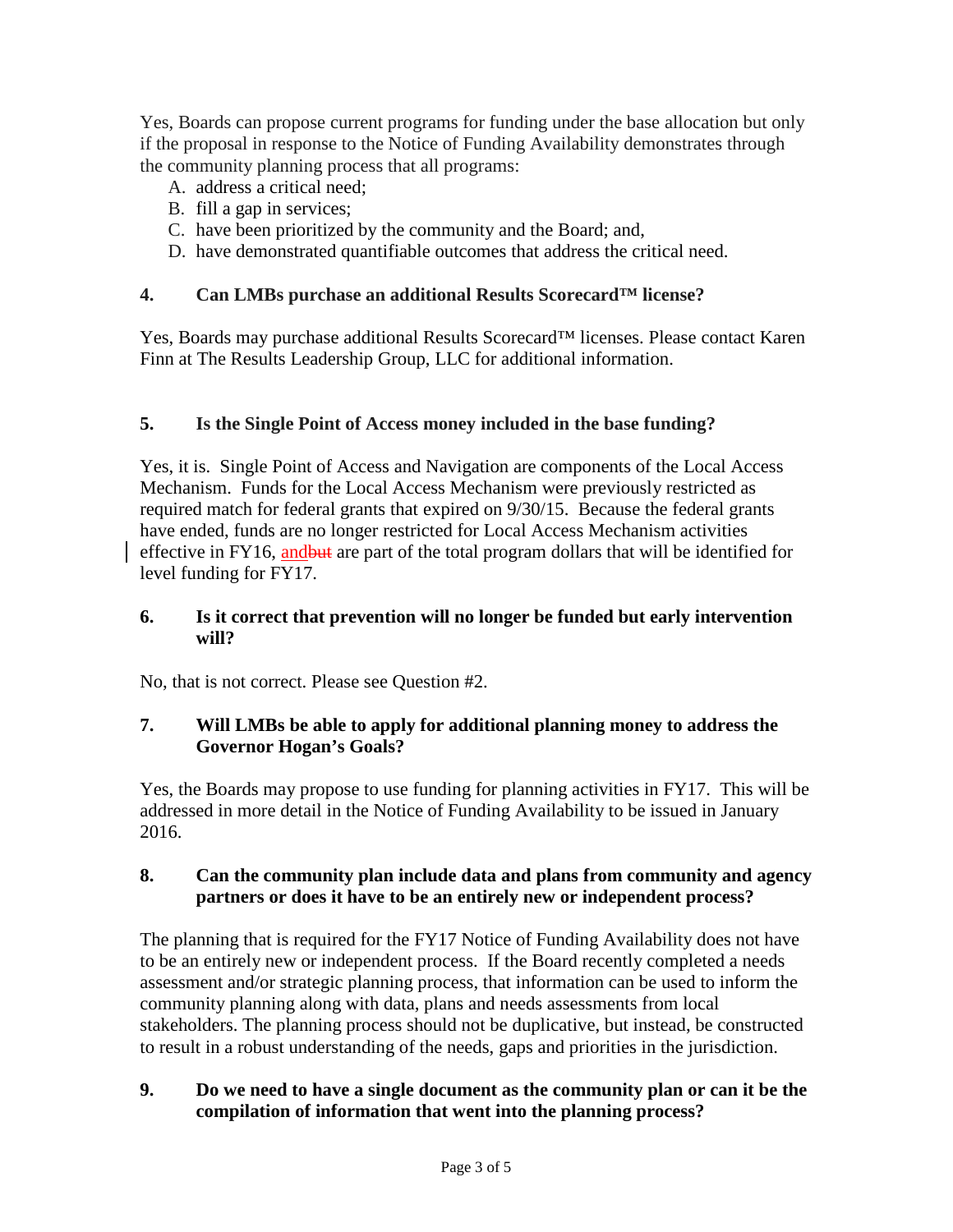The format is not being dictated. Some Boards have chosen to create very detailed plans with significant data presented. Others have summarized the components of the community plan in brochures. For purposes of the Notice of Funding Availability for FY17, a summary document will be sufficient - the goal is to show how the Board arrived at their conclusions and proposed programs.

## **10. What will be required to justify an increase in the amount of administrative funds requested?**

There is no specific cost analysis required. This is a local decision, and the Boards should be prepared to present their budget for administrative funding with a breakdown for each line item.

# **11. What is GOC requiring LMBs use as the Conflict of Interest process?**

As always, the Local Management Board is required to comply with its adopted conflict of interest policies.

#### **12. There are rumors that GOC is trying to: eliminate some or all of the LMBs; centralize the funding; take away local authority; and/or, move money away from the rural jurisdictions to fund Baltimore City because this is "the year of Baltimore". Is any of this true?**

No, and while it is not useful to spend time on rumors we do want to dispel these concerns. Governor Hogan has made restoring Maryland's economy his principal priority and firmly believes that continually improving human capital is vital for economic growth. In addition to creating jobs Governor Hogan has stressed the importance of helping struggling Maryland families, to put them on a pathway to economic stability and opportunity. The Children's Cabinet adopted a plan to contribute to the goal of economic success guided by several important principles:

- Maximize State Resources: Invest State resources in coordinated, research-based approaches that support improved outcomes for children, youth, and families, consistent with child and public safety needs;
- Measurable Outcomes: Ensure system-wide technical assistance, training, coordination, and accountability with identified results and indicators of success;
- Local Authority: Increase local capacity to plan, implement, and monitor children, youth, and families' services on an interagency basis; and
- Targeted Funding: Ensure the interagency budget for children, youth, and family services reflects the priorities of the Governor and the Children's Cabinet and has the flexibility to address these priorities through the development of new funding sources and partnerships.

An important component of the plan is to provide the Boards an opportunity to assess their communities and develop steps for a transition. The Children's Cabinet and the Governor's Office for Children have developed a number of strategies to both assist the Boards with the transition and to strengthen the Boards:

- A. Transition time for Local Management Board planning
- B. Two new staff dedicated to providing onsite technical assistance to the Boards